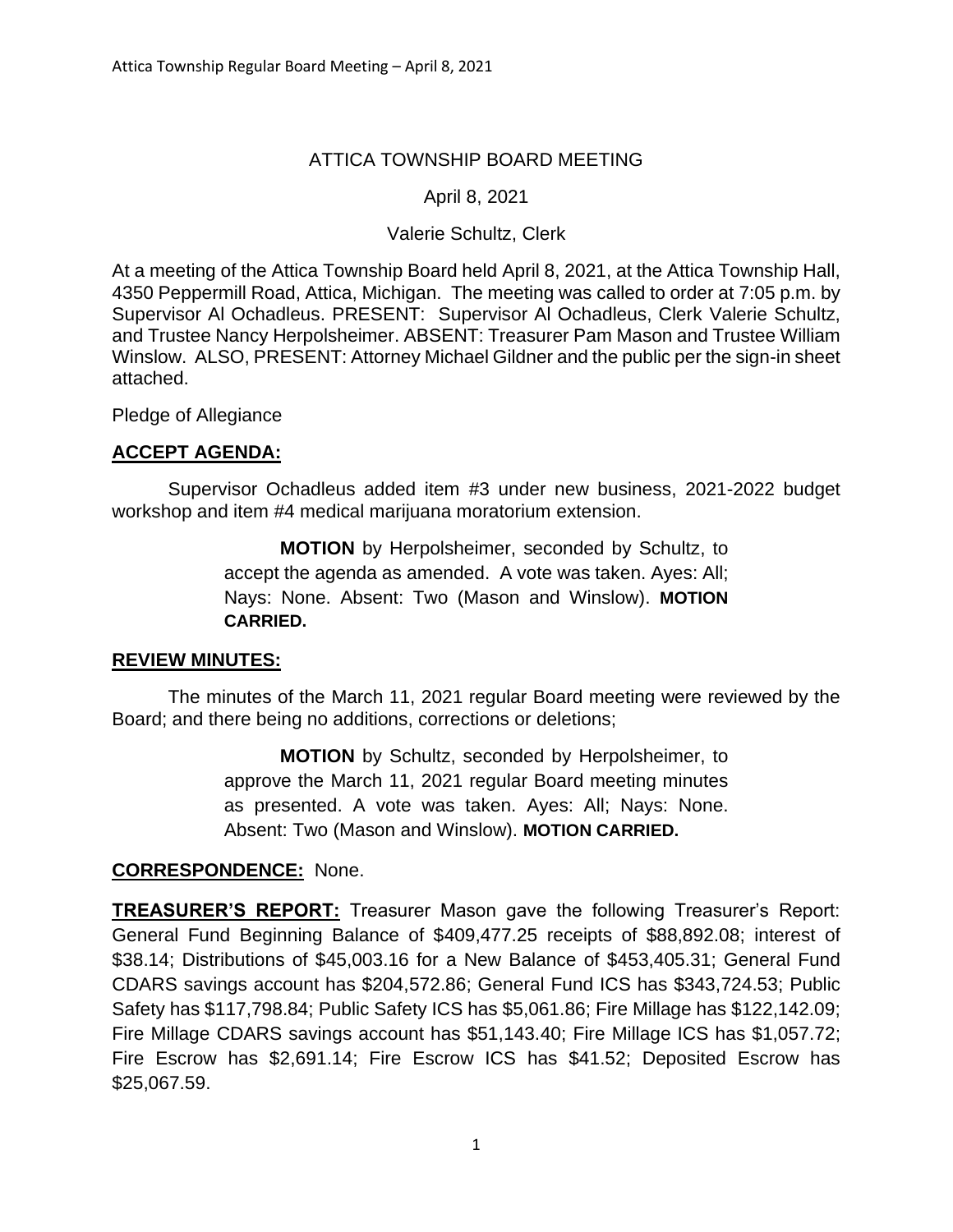**MOTION** by Schultz, seconded by Herpolsheimer, to approve the Treasurer's Report as PRESENTED. A vote was taken. Ayes: All; Nays: None. Absent: Two (Mason and Winslow). **MOTION CARRIED.**

### **POLICE REPORT:**

Supervisor Ochadleus gave the following police report: there were 125 calls received in the month of February with 44 of the calls handled by the Township police.

#### **PUBLIC TIME:**

Marvin Brihko, 1571 Force Road wanted to discuss the approval of his Electrical Compliance application. Supervisor Ochadleus asked him to wait until the Board discussed the Medical Marijuana Moratorium under new business.

#### **OLD BUSINESS:** None

#### **NEW BUSINESS:**

**1. Appoint Gerri Berry and Cara Capizzo to the Planning Commission for a three-year term:**

> **MOTION** by Herpolsheimer, seconded by Schultz, to appoint Gerri Berry and Cara Capizzo to the Planning Commission for a three-year term. A vote was taken. Ayes: All; Nays: None. Absent: Two (Mason and Winslow). **MOTION CARRIED.**

### **2. Rick Thornton to discuss the cultivation of cannabis cultivation:**

Mr. Thornton presented a detailed business plan to have a recreational marijuana grow operation at his property at 4152 Newark Road, Attica. The Board thanked him for his presentation, but reiterated that Attica Township has opted out of recreational marijuana.

#### **3. Budget workshop:**

Supervisor Ochadleus informed the Board that there will be a budget workshop at 10:00 am on April  $29<sup>th</sup>$ , 2021. All departments need to have their budget numbers to the Clerk by April 22<sup>nd</sup>.

#### **4. Extension of the medical marijuana moratorium:**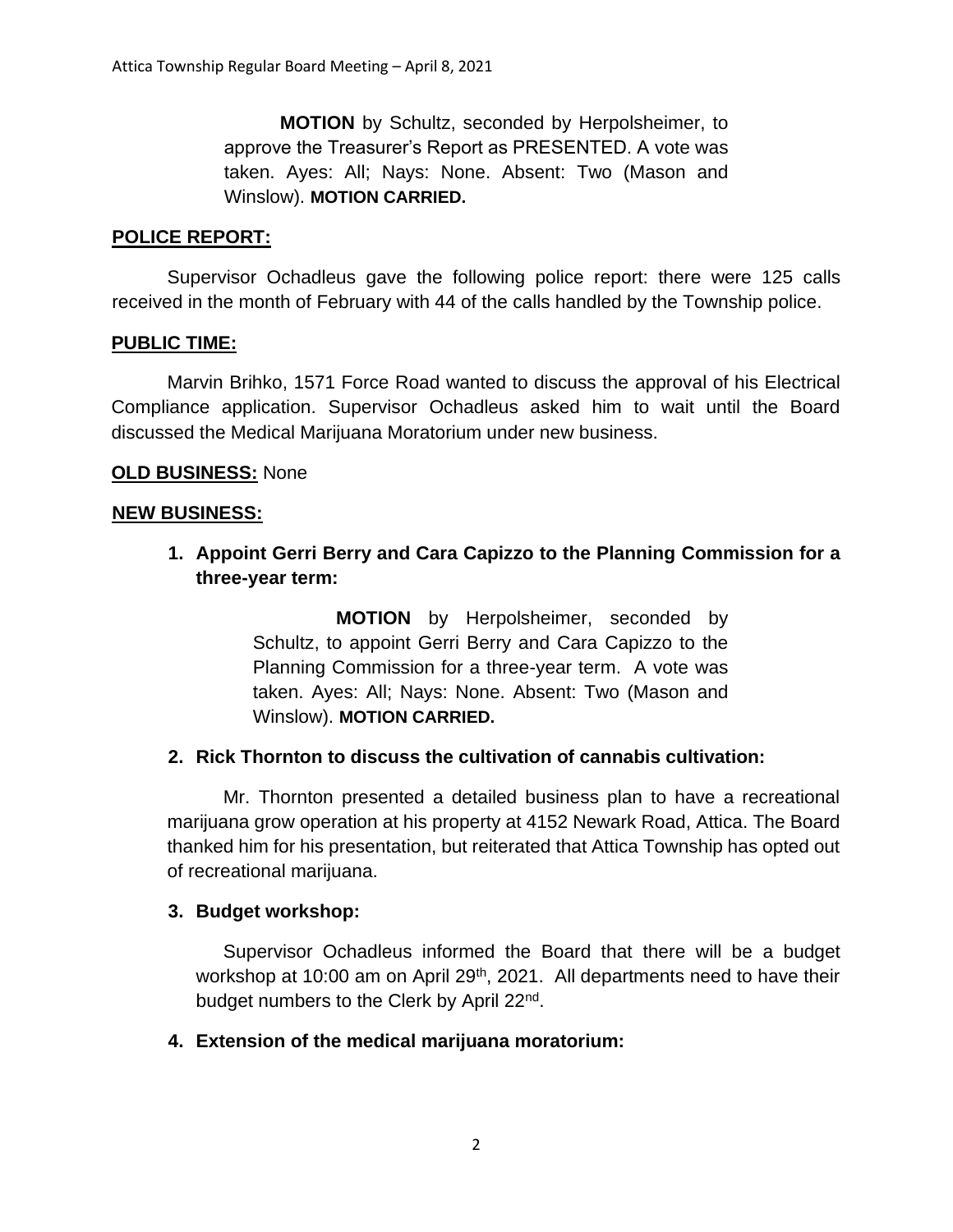Supervisor Ochadleus discussed the meeting he had with Attorney Gildner, Lonnie Hayes of CCA, Zoning Administrators Lemons and Schultz and Assessor Gottschalk to discuss the Medical Marijuana ordinance and caregiver home occupation. There was a lengthy discussion.

**MOTION** by Schultz, seconded by Herpolsheimer, to extend, for 90 days, the October 2020 moratorium on issuing Home Occupation/Medical Marijuana Caregiver permits for the growing of medical marijuana. Based on fact finding the intent of the extension is to ensure and protect the health, safety and welfare of residents of Attica Township and to allow time for the Planning Commission and the Attica Township Board to ensure all concerns are reviewed before finalization. A roll call vote was taken. Schultz: Aye; Herpolsheimer: Aye and Ochadleus: Aye. Ayes: All; Nays: None. Absent: Two (Mason and Winslow). **MOTION CARRIED.**

# **COMMITTEE REPORTS:**

- 1. FIRE: None.
- 2. PARK: None.
- 3. PLANNING BOARD: Zoning Administrator Lemons reported:
	- a. The Planning Commission has started the process of updating the Townships Master Plan.
- 4. ATTORNEY REPORT: None
- 5. AMBULANCE: None
- 7. COMMISSIONER'S REPORT: None
- 8. BOARD: Supervisor Ochadleus reported:
	- a. The Township will receive \$465,000.00 from the covid relief fund.
- 9. PUBLIC TIME: Mr. Marvin Brihko questioned when he can get his electrical compliance approved. Supervisor Ochadleus advised him to check back in June before the medical marijuana moratorium had expires.